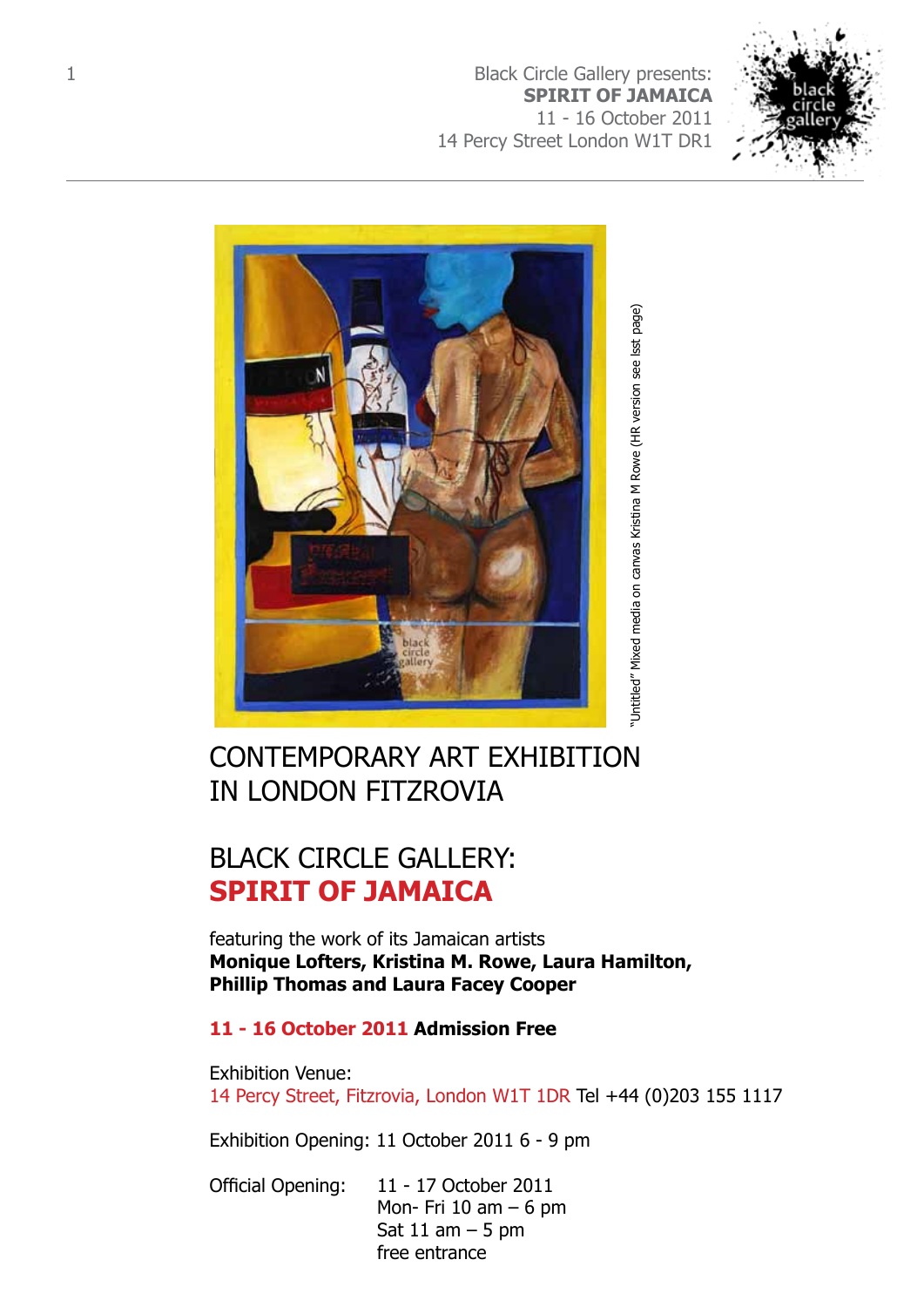2 [Black Circle Gallery presents:](http://www.blackcirclegallery.com)  **SPIRIT OF JAMAICA** 11 - 16 October 2011 [14 Percy Street London W1T DR1](http://www.gallerydifferent.co.uk)



Directions to get to the site

14 Percy Street, Fitzrovia London W1T 1DR Tel +44 (0)203 155 1117

Next to Charlotte Street Parking in the street subway Station Goodge Street (3 min)



#### Press Release

The **Spirit of Jamaica exhibition** has been curated to coincide with the launch of Black Circle Gallery, a dynamic new gallery funded by Theresa Roberts to promote artists from countries which are underrepresented in Europe. Theresa Roberts is a Jamaican by birth and this first exhibition showcasing young Jamaican talent is a natural starting point reflecting her heritage.

Superficial notions of Jamaican culture which are portrayed in the mainstream media in Europe fail to take into account the sophisticated visual arts community which exists in the country. This diverse and dynamic arts scene is in no small part due to the legacy of **"the Mother of Jamaican Art" Edna Manley** (a contemporary of Barbara Hepworth, wife of Chief Minister Norman Manley and mother of Prime Minister Michael Manley) who established disciplines and infrastructures in the country which would be immediately recognisable to the Anglo-Saxon eye but which have evolved over the 50 years since independence to become uniquely Jamaican in character.

**The artists in the show** represent the best of the new wave of artists following in the footsteps of past masters such as Albert Huie,Barrington Watson and John Dunkley all of whom have established reputations beyond the West Indies. Although crudely categorised as a new wave of artists the individuals do, of course,represent talent at different stages of maturity and at different points in their careers.

Monique Lofters and Kristina Rowe were the undoubted stars of the Edna Manley Art College final year show in 2009. These are two young women who have a huge amount to say about the role of women in Jamaica today.

The Island has long been a matriarchal society but it is telling that women are well represented in this show despite there being no recognised Jamaican woman "Old Master" other than Edna Manley.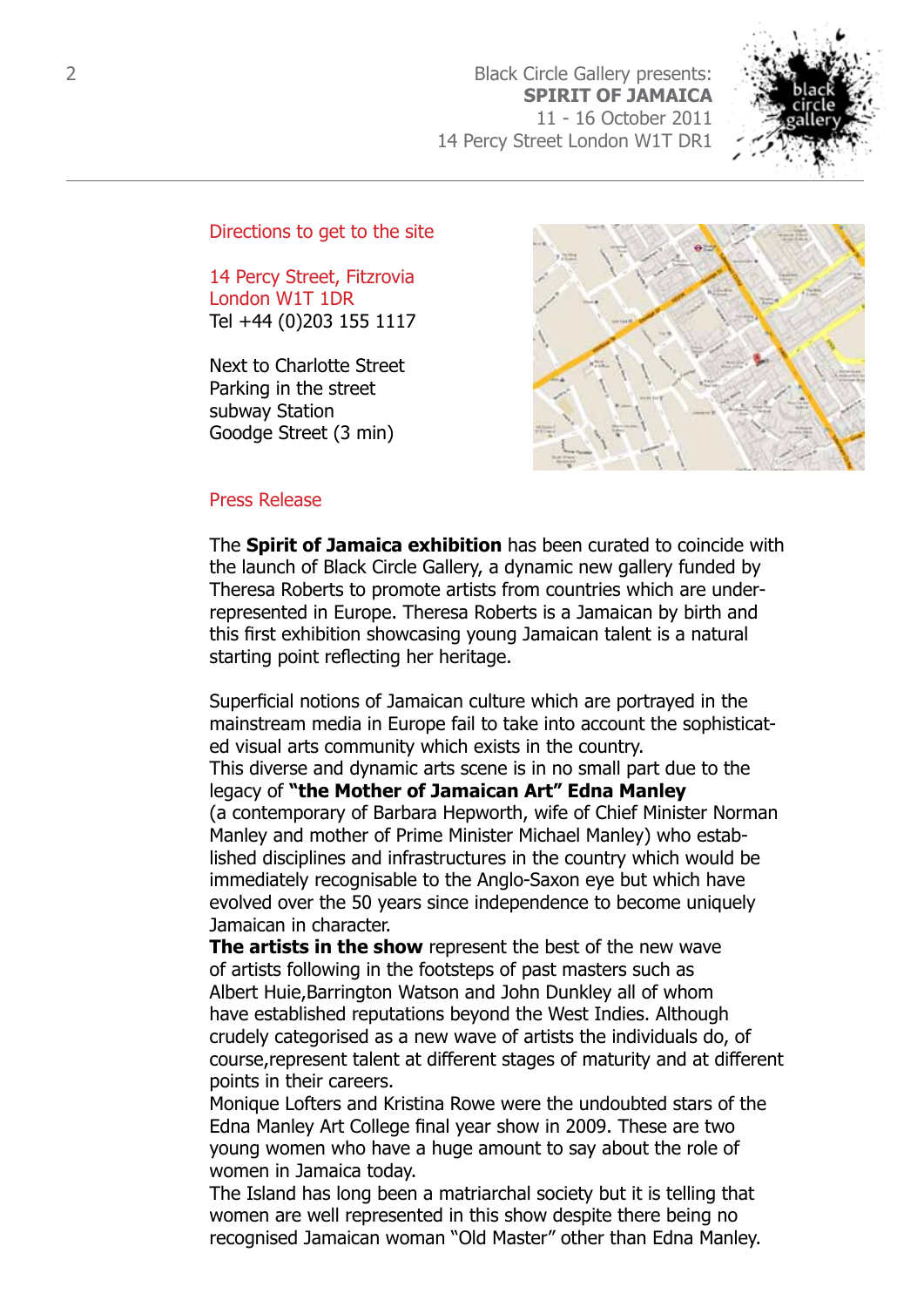3 [Black Circle Gallery presents:](http://www.blackcirclegallery.com)  **SPIRIT OF JAMAICA** 11 - 16 October 2011 [14 Percy Street London W1T DR1](http://www.gallerydifferent.co.uk)



Laura Facey and Laura Hamilton are,in contrast,established and popular artists in Jamaica who have also exhibited overseas and are starting to gain international reputations.Laura Facey's sculpture "Their Spirit gone before Them" has been exhibited in museums outside Jamaica and has created international interest befitting its subject matter and the quality of its execution. Phillip Thomas is the rising star of Jamaican Art.

An articulate and thoughtful individual he is already represented by a dealer in New York and we feel privileged to have been able to represent him in the UK.Phillip deals with the place of black culture in Europe through his depictions of recognisably European figures from history with "blackness" imposed upon them. This technique forces us (sometimes uncomfortably) to question the way in which "European" culture and history has been presented to us.In addition the uneasy relationship between beauty and brutality are another recurring theme.



Monique Lofters



Phillip Thomas



Laura Facey Cooper

### Jamaican Artists - Details

#### **Monique Lofters**

Born in Jamaica in 1987 Attended Edna Manley School of Visual Arts

**Kristina M. Rowe** Born in Jamaica in 1987 Attended Edna Manley School of Visual Arts

### **Laura Hamilton**

Born in Kingston, Jamaica in 1964 Attended Central School of Art, London UK & Kingston Polytechnic, London UK

**Phillip Thomas** Born in 1980 Attended the Edna Manley School of Visual Arts and has won several awards

### **Laura Facey Cooper**

Born in Kingston, Jamaica in 1954 Attended Jamaica School of Art Kingston, Jamaica and also West Surrey College of Art and Design, England. She has received several awards including a commission of sculpture for Emancipation Park, Kingston.